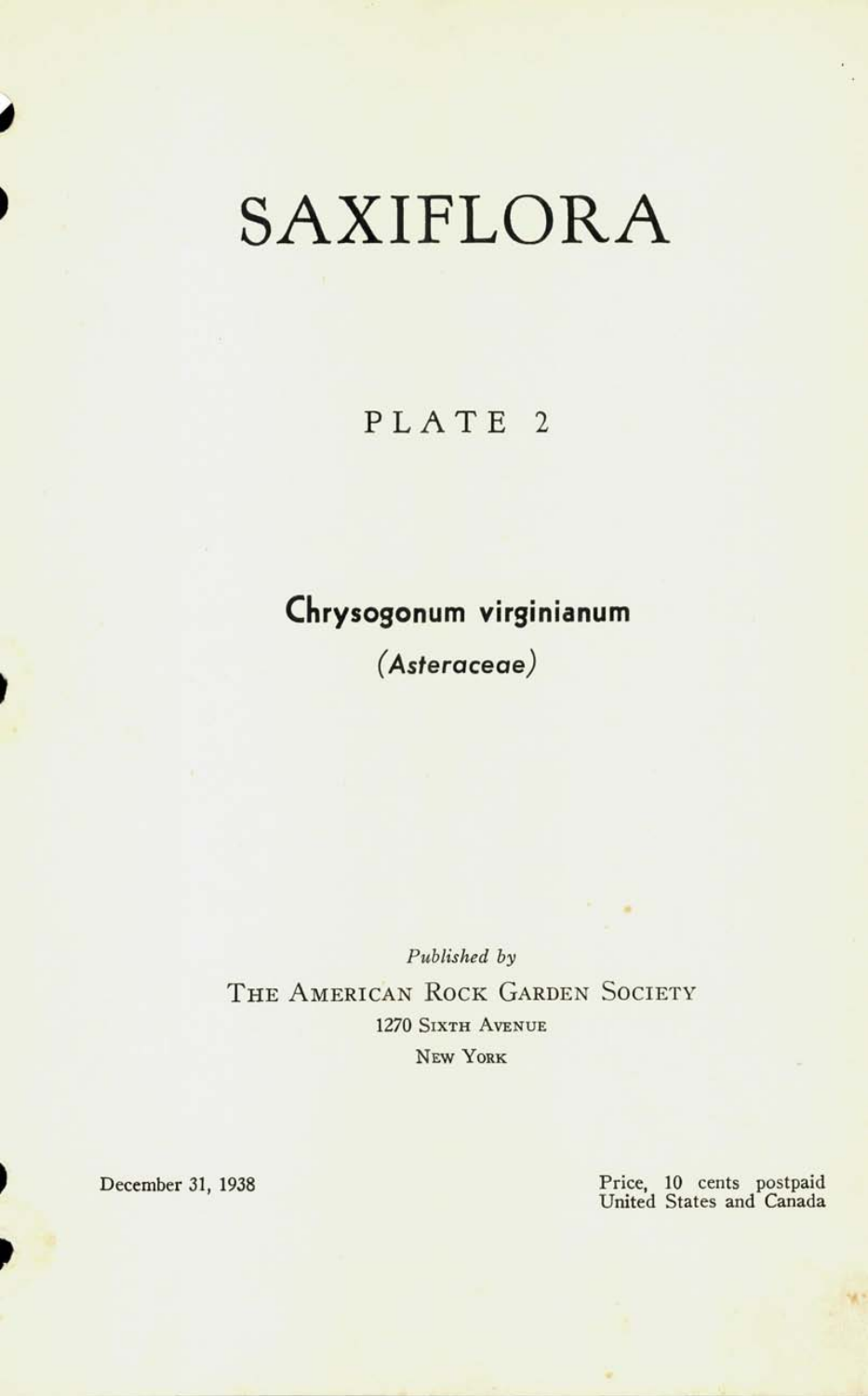**SAXIFLORA** PLATE 2



**Chrysogonum virginianum**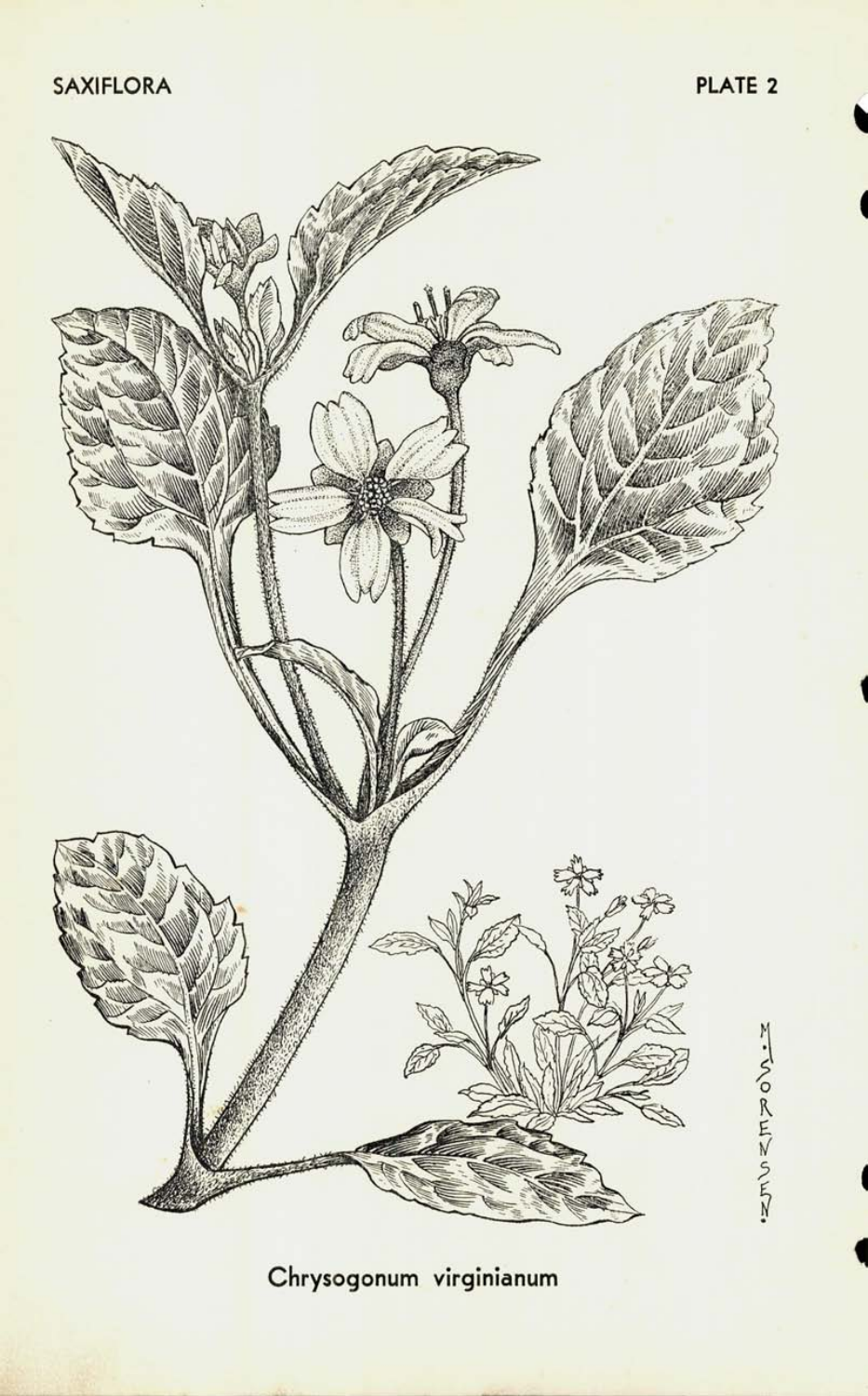## **Chrysogonum virginianum**

Bailey's Cyclopedia of Horticulture tells us that this plant is of little merit horticulturally. Today, we might very well say that denouncement was foisted on our subject before rock gardening became an integral part of American horticulture. One attribute we can pay to rock gardening is, that it has brought about a realization and an appreciation of the value of our native plants.

For the garden of the beginner who wishes to grow only the easier plants, for the large rock garden, and for the edge of the woodsy path, *Chrysogonum virginianum* must be rated as a useful and a showy plant. Moreover, it is one with good qualities that many of less lowly degree do not have. It remains in flower for a very much longer period than most and, when given the proper setting, has a great deal of inherent value as a garden plant. On Long Island it remains at its best for a full month, commencing with its golden-yellow flowers the second week of May. During the ensuing month, it is laden with blossoms and up to September a few solitary blooms will be found.

This plant is confined in nature to the Eastern States from Maryland to Florida, mostly in the Piedmont and Coastal Plain. At the same time, it does stretch inland and is found intermittently as far west as Louisiana. Usually, it will be growing in deciduous woods; occasionally, it will be seen in light hemlock shade. It is always at its best in deep humus soil.

It became popular among rock gardeners after the 1933 expedition to the Southern Appalachians by Messrs. Everett and Alexander. Since then, more nurserymen dealing in perennial herbs are handling it.

In the Eastern United States, there are two very distinct species of this genus and *C. virginianum* should not be confused with *C. australe* Alexander which, as its name implies, is found farther south and could not be expected to persist for long as far north as New York. The latter species is a smaller plant in all its parts, and is easily recognized by the runners it emits from a single crown, much in the manner of a strawberry plant. *C. virginianum* has no runners but increases its growth by a creeping or stoloniferous rootstock.

No difficulties will arise in the propagation of *C. virginianum.* Good seed of the preceding year will germinate freely, if sown in pans or directly in a frame or other protected spot in April. The easiest way to increase one's stock is by division in late September or early spring. Summer cuttings can be rooted in a sandy medium.